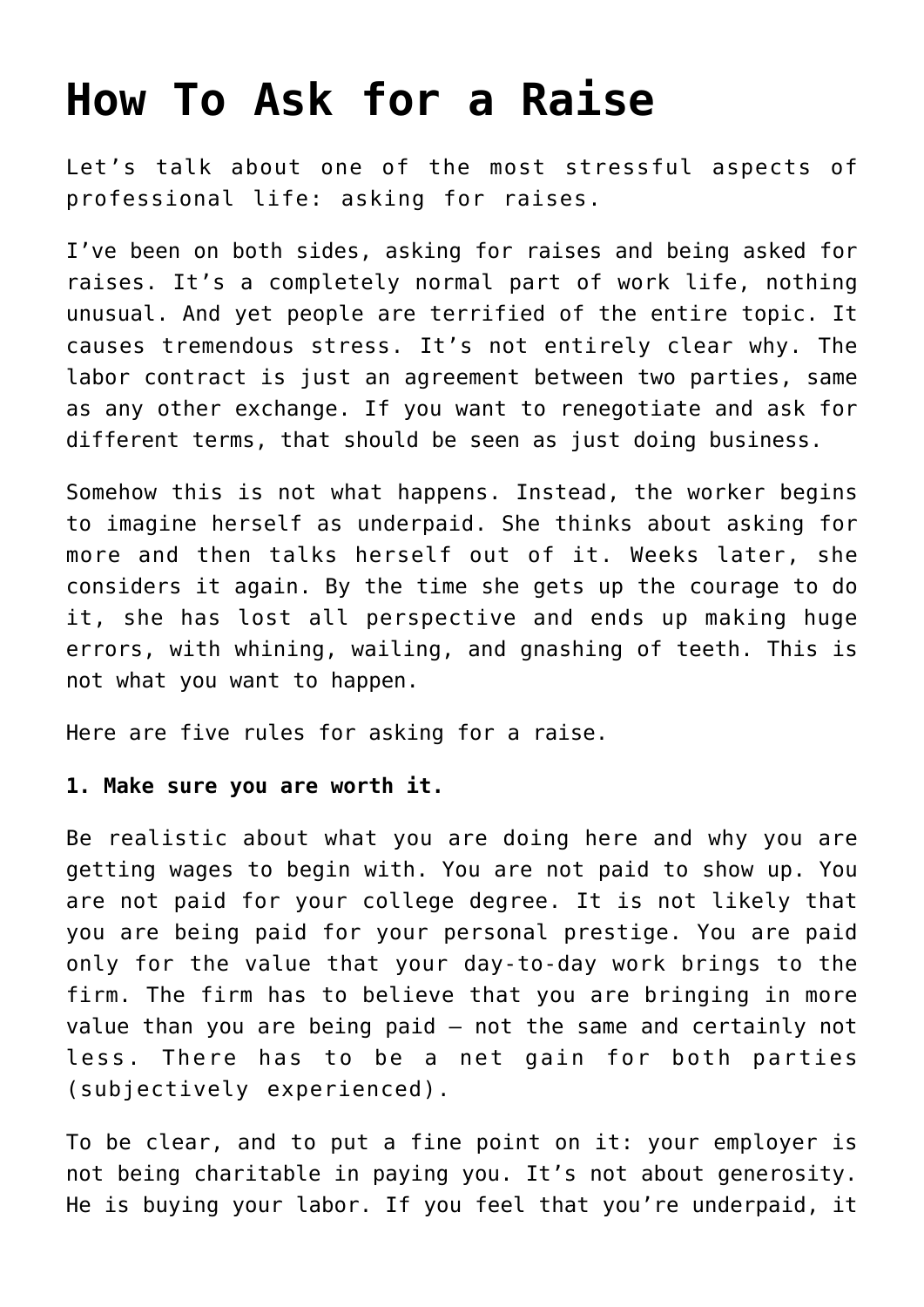is not because he is mean. It is because he is paying what he thinks you are worth. If you disagree, you have to be prepared to back it up.

And you can't just cite the fact that you work hard. You have to show that the work you do is actually creating value for the firm. And it can't be about the other people in the firm you think are making too much money. It is about you and you alone.

There is another factor here besides the pure economic consideration of being paid for the value you bring. Your employer is probably making an assessment of your opportunity costs for continuing to work there. That is to say, your employer will absolutely wonder: "What is this person's next best option?"

Do you know what that option is? Are you prepared to act on it? You should say yes to both before you enter into midcareer salary negotiations.

This implies something else you need to think about: have you made the classic error of embedding yourself too deeply into one job with one firm or have you continued to cultivate other options? This is a gigantic issue for anyone in a fast-moving labor market. You have to stay on the market, which is easier now than ever before.

If you are confident that you can replace your existing salary and even do better elsewhere, you are perfectly prepared for moving into salary negotiations with enough confidence and conviction to get what you want.

# **2. Don't be squeamish.**

You know what everyone wants? More money. This is a given. Your employer knows this about you, just as you know it about him. There is no shame in that. You should feel absolutely no guilt about it. It is a given. A fact of the world. If your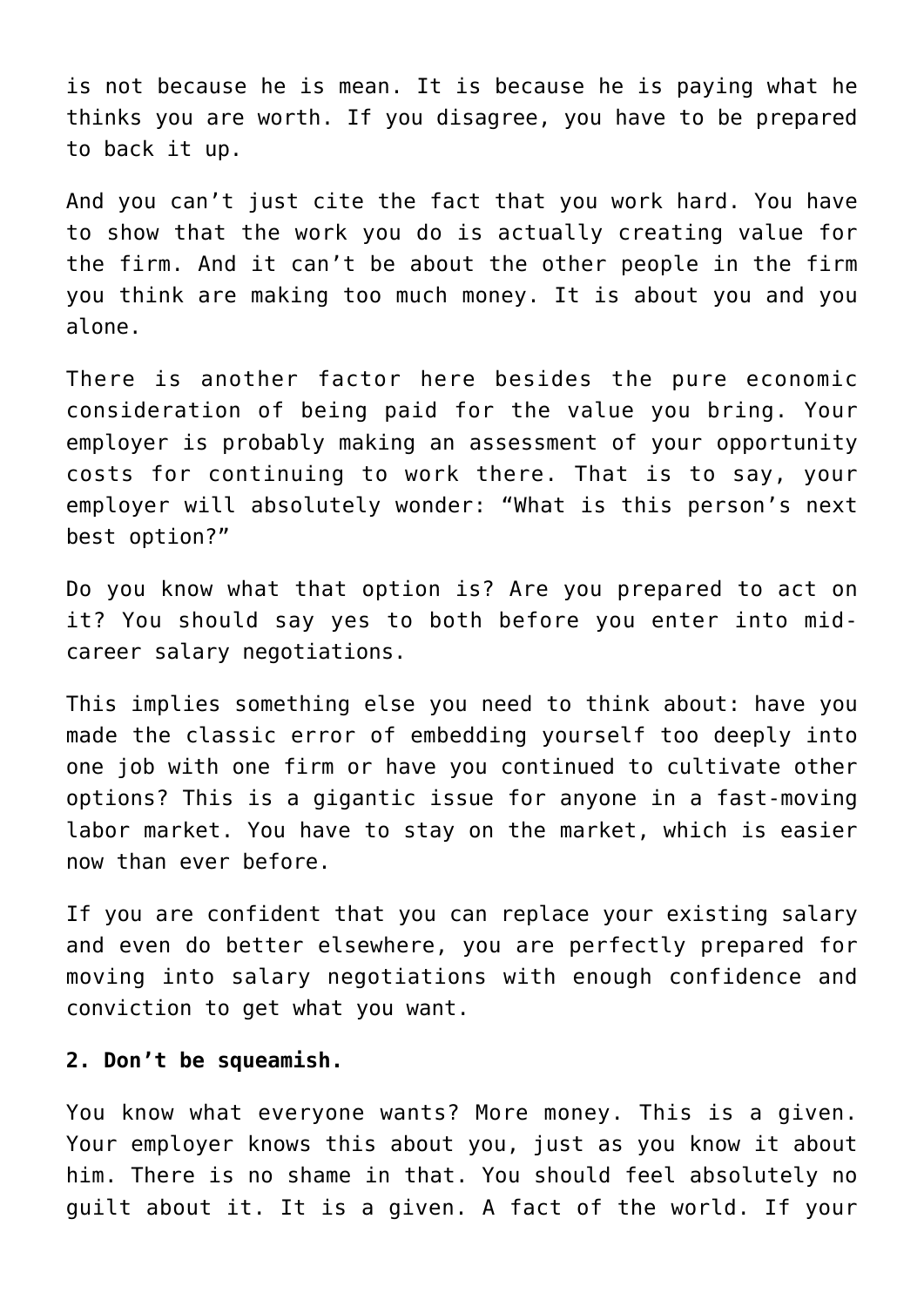employer is outraged that you would dare ask for more, there is really a problem. You probably work for a jerk who imagines that he has you captive. If your request results in some crazy blowup, you need to look for a new position elsewhere.

It is also for this reason that your request should be done in person, and not through a memo or an email. There is nothing wrong with practicing your pitch by writing it up first, but then you should throw out the memo and get good at making an in-person presentation.

Begin with all the things you love about your job and your personal hopes for the company and your job. By now, your supervisor will know where you are going, so go there. Just present your offer – without nervousness or an ultimatum or tears. Remember: it's business, not personal.

#### **3. Don't make it about your personal problems.**

Lots of times the hope for a higher salary is prompted by something in your personal life. Health-care costs. A new house. A new car. Kids. Your dog requires some expensive surgery. You know what, though? None of it matters. It should not be part of your salary negotiations. You are not begging. You are making a deal. You should practice ahead of time not relaying personal details of precisely why you need a raise.

There's another factor: you do not want to accept a raise based on personal charity. For the sake of your personal dignity, you do not want to be the recipient of a raise based on the perception that you are in need. Guess what? Everyone has problems. Everyone wants more money. What you are bringing to the table are skills, drive, and value to the firm. That, and not personal need, is what you are seeking to demonstrate.

#### **4. Make it reasonable.**

It is a convention that raises are 5-10% per year. It can be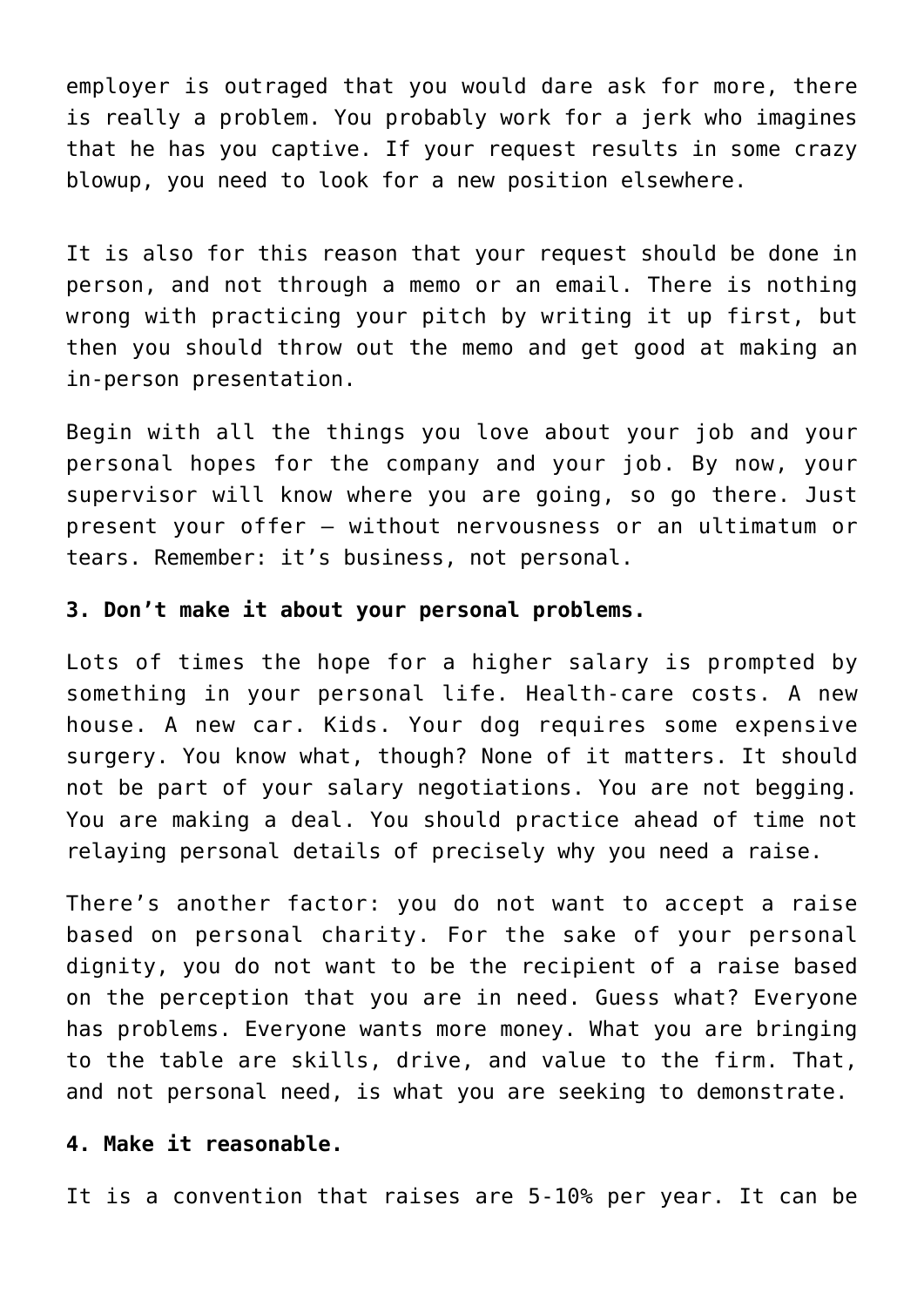more. It can be much more. But with every increase, you need to be able to demonstrate that your work input into the machinery is worth paying that much for. So keep it within reason. You can discredit yourself if it is too high.

On the other hand, keep in mind that raises should be ever so slightly painful for your employer. If it is not, you might have asked for too little. There should be some hesitation, some minor grumbling, even a few days delay between the ask and the answer. Don't sweat it! If you are really worth it, it is good to insist on being valued more.

A special note is in order for the newly hired. It is almost a guarantee that you are currently being paid more than you are worth. Your employer is investing in your future by doing so. You are spending a lot of time in training and learning. You are being paid for this, which is to say: your employer is mostly likely losing money on your right now. For this reason, you should delay pushing your salary until at least a year in, at which point you should be modest in your proposal.

### **5. Don't fear rejection.**

It is entirely possible that your employer will say no. That's fine. That is not being mean. It is not an insult. It just means that he isn't ready to buy your services yet at the price you are asking. Don't be discouraged by this. Just smile, shake hands, and say: "I'm very grateful you considered it! Let's get back to work!" Then you know you have a job to do: become ever more awesome. If you act like this, you will impress mightily and make your next request a shoe-in.

–

Jeffrey Tucker is Director of Content for the [Foundation for](https://fee.org/) [Economic Education.](https://fee.org/) He is also Chief Liberty Officer and founder of **Liberty.me**, Distinguished Honorary Member of [Mises](http://www.mises.org.br/) [Brazil,](http://www.mises.org.br/) research fellow at the **[Acton Institute](http://www.acton.org/)**, policy adviser of the **[Heartland Institute](https://www.heartland.org/index.html)**, founder of the CryptoCurrency